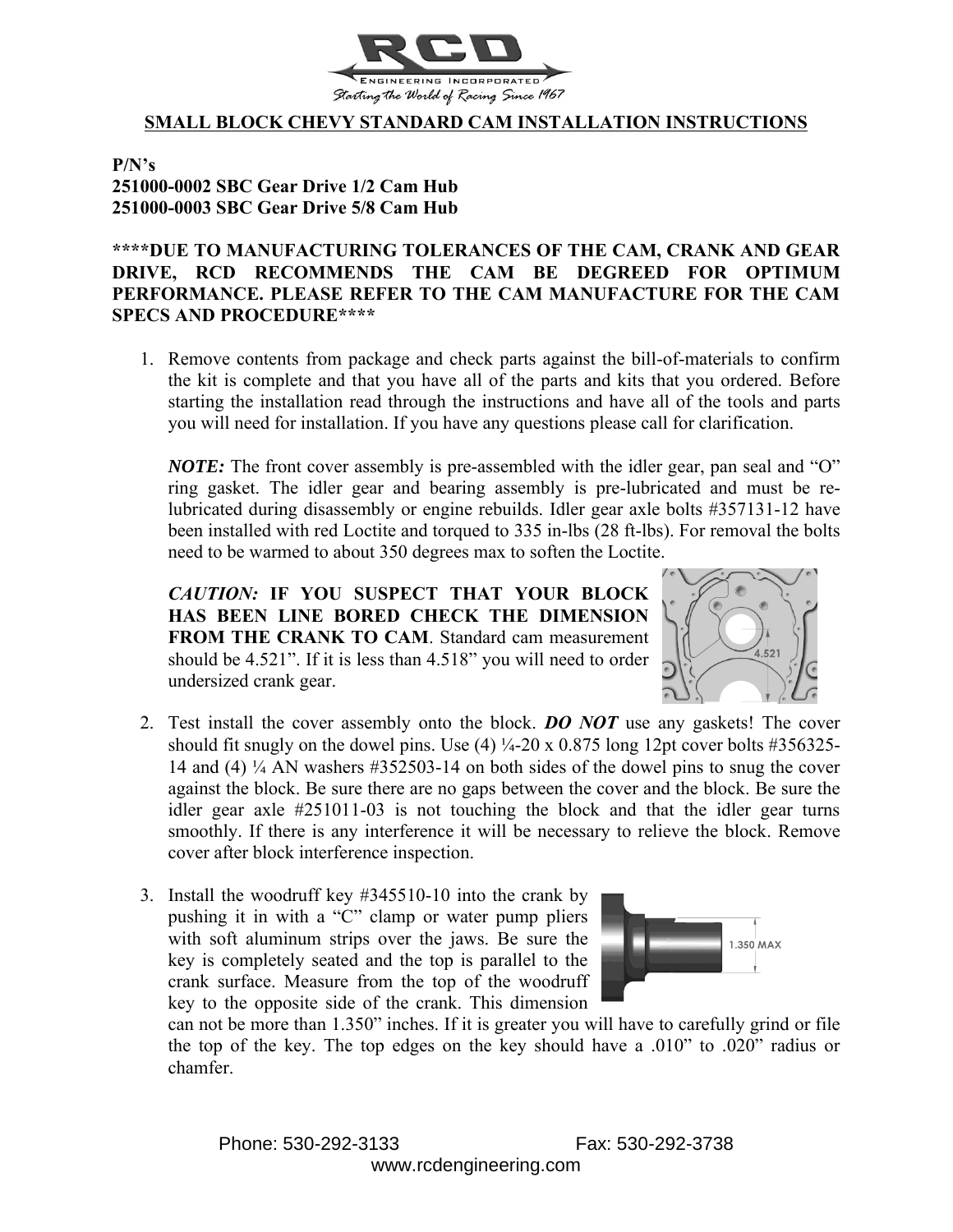

4. Install crank gear. The back side of the crank gear #250521-09 has a 1.80" counter bore. *Be sure this will fit over the diameter of the crank behind the shoulder that the gear seats against.* On some cast or forged cranks there is some parting line flash in this area that must be removed. If everything looks good apply some oil or anti-seize to the key and crank diameter where the gear fits and push the gear onto the crank.

*NOTE:* When the gear is seated against the shoulder there may be about 1/8" of the key protruding from the front of the gear. This is OK as it will line up with the keyway in the damper or crank hub.

- 5. Install the cam hub. Using some grease stick the thrust bearing assembly #350590-65 to the back of the cam hub #251026-02. Be sure the black part of the thrust bearing goes against the cam hub. Bolt the cam hub  $\#251026-02$  to the camshaft using (3)  $5/16-18$  x 1.0 long 12pt bolts #356331-16 and (3) 5/16 MS washers #352503-05. Use light oil on the threads and under the heads of the bolts. Push the hub onto the pin and start it over the front cam journal. Carefully tighten the bolts evenly, so as to not bind the cam hub on the end of the cam. The cam hub should fit tight on the pin and over the end of the cam journal for approx. 1/8" inch. Torque bolts to 335 in-lbs (28 ft-lbs) max.
- 6. Rotate the cam until the dowel pin is in the 3:00 o'clock position when looking at the front of the engine. Rotate the crankshaft with the gear such that #1 piston is at TDC. The woodruff key in the crank gear should be inline with #1 cylinder.
- 7. Install the cam gear  $\text{\#250521-65}$  on to the cam hub with 2 or 3 of the ¼-28 x .57 long hex bolts  $\#357625-09$  and thin  $\frac{1}{4}$  AN washers  $\#352515-04$ . Line up the dot on the cam hub to the appropriate cam timing number or line up the dash/dot on the outer of the cam gear, as per Fig: #1. Snug the cam gear bolts and apply light pressure toward the back of the engine on the cam hub and be sure it rotates freely.

*NOTE:* Sometimes the oil galley plugs around the front cam bearing are not installed deep enough. If there is interference here, the plugs can be removed and the threads cut deeper or simply leave them installed and grind them off.

8. Install the cover assembly. First rotate the idler gear until the dots are at about 7:30 and 11:00 o'clock. Align the idler gear dots to the crank gear dot and to the cam gear dot or timing number on the gear teeth. Slide the cover on over the dowel pins and secure with (10)  $\frac{1}{4}$ -20 x 0.875 long 12pt and (10)  $\frac{1}{4}$  AN washers. Starting with the four around the dowel pins, snug the bolts down evenly. Maximum torque 160 in-lbs (13.5 ft-lbs).

*NOTE:* You may want to use blue Loctite on the cover bolts. *NOTE:* If you have an aluminum block, RCD has a stud kit available #xxxxxx-xx.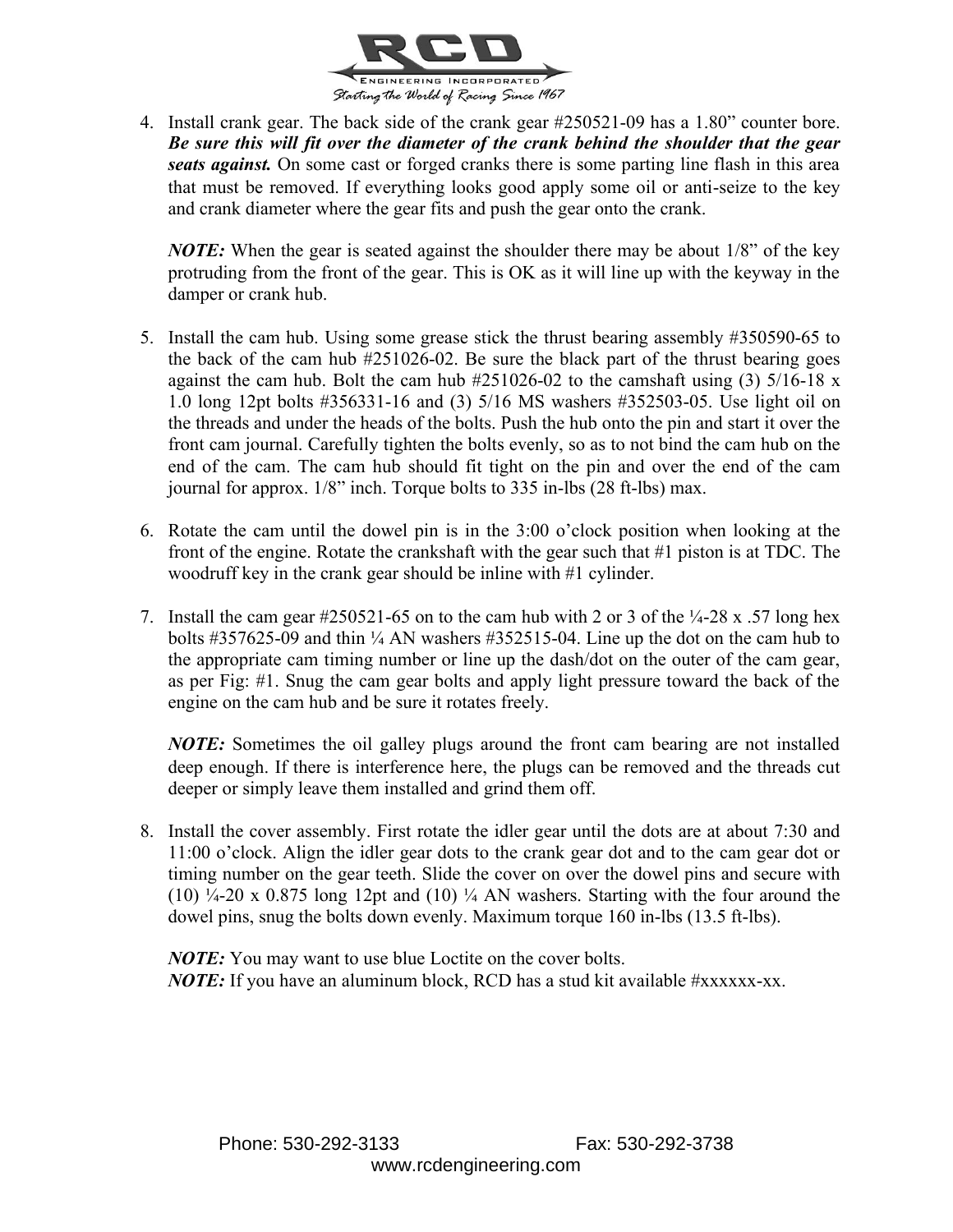

9. With all dots lined up Fig: #1 the cam should be at theoretical zero. Install the remaining  $\frac{1}{4}$ -28 x 0.57 long hex bolts #357625-09 and thin  $\frac{1}{4}$  AN washers #352515-04 with some light oil under the head of the bolts and threads. Maximum torque 180 in-lbs (15 ft-lbs).

*NOTE:* You may want to use blue Loctite on the cam gear bolts, if so do NOT put oil on the threads.

10. Install seal housing. The seal housing #250540-05 and crank seal #351505-44 are preassembled. Slip the "O" ring #351550-38 over the 2.625" diameter of the seal housing. Install the seal housing assembly in the cover with  $(6)$   $\frac{1}{4}$ -20 x 0.50 flat head bolts #356925-08. Lube the treads with a little light oil and torque to a maximum of 160 in-lbs (13.5 ft-lbs).

*NOTE:* We do not recommend using any Loctite on flat head bolts. *NOTE:* Put a little light grease or oil on the crank seal before pushing on the crank hub or damper.

11. Setting the cam thrust. Install one of the hardened thrust washers #350592-36 over the 1.00" diameter nose of the cam hub (the hardened washers measure .031" thick). Next slip on the thrust bearing #350590-36 and second hardened washer. Leave the "O" ring off and test install the cam gear cover. Lube threads and snug all of the bolts. Using a dial indicator measure the total end play of the cam.

*NOTE*: If you are using the plain cam gear cover you will need to measure the end play from the back of the cam (with soft plug removed) or through the distributor drive hole in the valley.

Remove the cam gear cover thrust bearing and both hardened washers. Select the appropriate shims from the thrust shim kit #350597-0002 to set the cam end play at 0.003 to 0.005. From the shims you have selected, pick the thickest one to put on first, the rest you have selected may go on in any order. Slip on one of the hardened washers, the thrust bearing and then the other hardened washer. Some light grease will help hold all of these pieces in place.

12. Install cam gear cover. Maximum torque on these bolts 160 in-lbs (13.5 ft-lbs).

RCD has a pointer kit, water pump spacers, ported water blocks and many other accessories for the front of your SBC.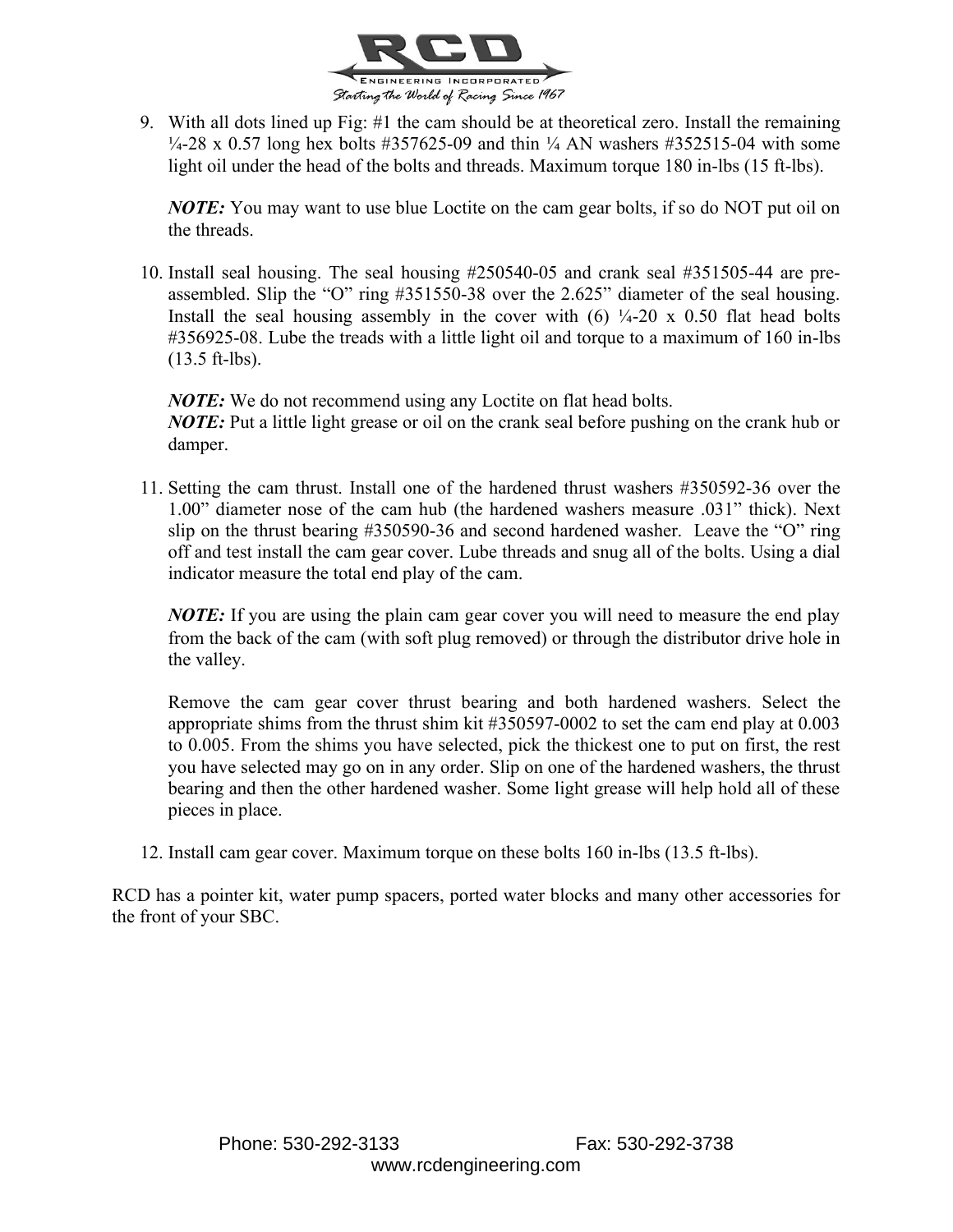

|          |                  |                | $m = 0$ can bear that the symmetric | $m = 0$ cann rate to bat the summer. |                   | $m_{\bullet}$ reach stain stair impliment |            |  |
|----------|------------------|----------------|-------------------------------------|--------------------------------------|-------------------|-------------------------------------------|------------|--|
| Degrees  |                  | Cam Gear#      | Cam Hub                             | Cam Gear Tooth $#$                   | <b>Idler</b> Gear | <b>Idler Gear</b>                         | Crank Gear |  |
| 0.77     | Advance          | 5              | Dot                                 | 15                                   | Dot               | Dot                                       | Dot        |  |
|          | $1.54$   Advance | 9              | Dot                                 | 38                                   | Dot               | Dot                                       | Dot        |  |
| 2.31     | Advance          | 4              | Dot                                 | 9                                    | Dot               | Dot                                       | Dot        |  |
| 3.08     | Advance          | 8              | Dot                                 | 32                                   | Dot               | Dot                                       | Dot        |  |
| 3.85     | Advance          | $\overline{3}$ | Dot                                 | $\overline{3}$                       | Dot               | Dot                                       | Dot        |  |
| 4.62     | Advance          | 7              | Dot                                 | 26                                   | Dot               | Dot                                       | Dot        |  |
| 5.38     | Advance          | $\overline{2}$ | Dot                                 | 49                                   | Dot               | Dot                                       | Dot        |  |
| 6.15     | Advance          | 6              | Dot                                 | 20                                   | Dot               | Dot                                       | Dot        |  |
| $\theta$ | $\theta$         | 1 or Dash      | Dot                                 | 44 or Dot                            | Dot               | Dot                                       | Dot        |  |
| $-0.77$  | Retard           | 6              | Dot                                 | 21                                   | Dot               | Dot                                       | Dot        |  |
| $-1.54$  | Retard           | $\overline{2}$ | Dot                                 | 50                                   | Dot               | Dot                                       | Dot        |  |
| $-2.31$  | Retard           | $\tau$         | Dot                                 | 27                                   | Dot               | Dot                                       | Dot        |  |
| $-3.08$  | Retard           | 3              | Dot                                 | 4                                    | Dot               | Dot                                       | Dot        |  |
| $-3.85$  | Retard           | 8              | Dot                                 | 33                                   | Dot               | Dot                                       | Dot        |  |
|          | $-4.62$ Retard   | 4              | Dot                                 | 10                                   | Dot               | Dot                                       | Dot        |  |
|          | $-5.38$ Retard   | 9              | Dot                                 | 39                                   | Dot               | Dot                                       | Dot        |  |
|          | $-6.15$ Retard   | 5              | Dot                                 | 16                                   | Dot               | Dot                                       | Dot        |  |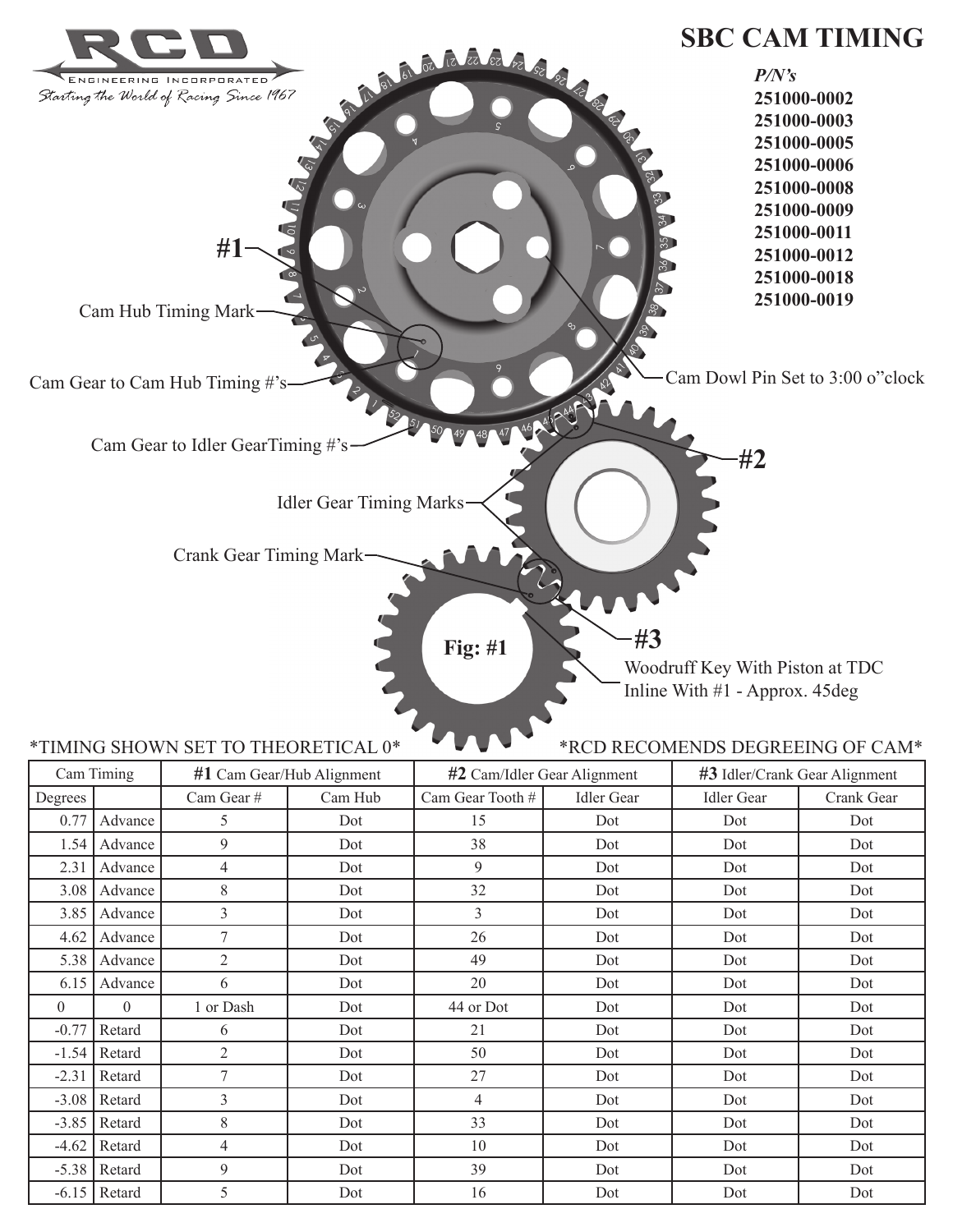

| ದ                            |                            |                                                 |                                          |                           | $\infty$                                                 |                                     |                              |                                            |                      |                                      |                              |                                         | ITEM               |
|------------------------------|----------------------------|-------------------------------------------------|------------------------------------------|---------------------------|----------------------------------------------------------|-------------------------------------|------------------------------|--------------------------------------------|----------------------|--------------------------------------|------------------------------|-----------------------------------------|--------------------|
| 350597-0002                  | 350592-36                  | 350590-65                                       | 350590-36                                | 350555-20                 | 251031-01                                                | 251026-02                           | 251016-03                    | 251011-03                                  | 250540-05            | 250521-65                            | 250521-36                    | 250521-09                               | PART NO.           |
| I.OO X 1.562 THRUST SHIM KIT | TRA-1625 THRUST WASHER     | 2.125 X 2.895 X 0.141 ONE PC THRUST BRG W-RACES | - 100 X 1, 562 X 0.078 NEEDLE THRUST BRG | 47 X 20 X 19.8 ROLLER BRG | PAN RAIL SMALL BLOOK OHEVY GEAR DRIVE OOVER AND WEI BELI | CAM HUB 9 HOLE WITH 3. HEX SBC REVT | GEAR DRIVE COVER SBC STD CAM | IDLER GEAR BRACKET WIKE SMALL BLOUGK CHEVY | SEAL HOUSING SBC STD | CAM GEAR 52 TOOH 12 DP 9 HOLE VERNER | IDLER GEAR SBC 27T 12DP REV1 | CRANK GEAR SBC STD BORE 261 12DP REV1   | DESCRIPTION        |
|                              |                            |                                                 |                                          |                           |                                                          |                                     |                              |                                            |                      |                                      |                              |                                         | ineləd<br>Ř        |
|                              | SS.                        | 24                                              | 23                                       |                           |                                                          | 8                                   | 5                            | $\vec{0}$                                  |                      | $\vec{\theta}$                       | $\vec{a}$                    | $\frac{1}{4}$                           | ITEM               |
|                              | 357625-09                  | 357308-06                                       | 357131-12                                | 356925-08                 | 356331-16                                                | 356325-1                            | 354510-10                    | 352515-0                                   | 352503-04            | 351569-15                            | 351550-38                    | 351505-44                               | <b>PARTNO</b>      |
|                              | 1/4-28 X .566 HEX HEAD BOL | 8-32 X 0.375 SHCS                               | 0.3125-18 X 0.75 TORX FLAT HEAD BOL      | 1/4-20 X 0.50 FHCS        | 5/16-18 X 1.0 12PT                                       | 1/4-20 X 0.875 12PT                 | WOODRUFF KEY                 | 1/4 AN WASHER 0.03 THK                     | 1/4 AN WASHER        | O-RING ROPE SBC NELL DRIVE REAR      | 038 ° C MNG 0.07 X 2.625     | 1.75 X 2.25 X 0.313 SEAL NEOPRENE 1 LIP | <b>DESCRIPTION</b> |
|                              |                            |                                                 |                                          |                           |                                                          |                                     |                              |                                            |                      |                                      |                              |                                         | pefau              |